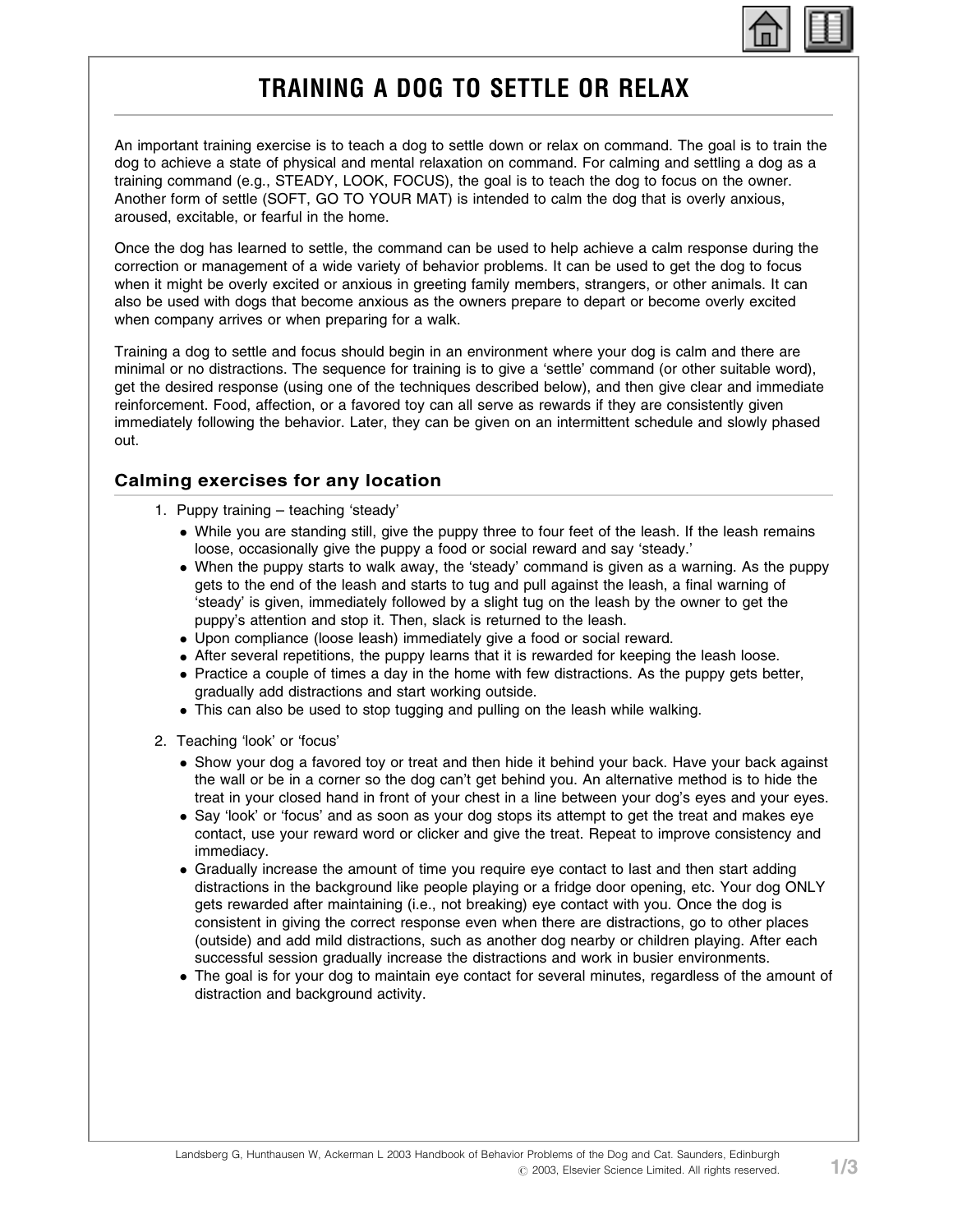

- 3. Teaching settle in a down position
	- Another method is to use food lure training to train the dog to lie down in a relaxed position, on its belly with both hind legs on the same side.
	- \* Gradually progress to longer down stays in a variety of environments and then gradually increase the background noise and distractions.
- 4. Head halter training
	- The head halter can be used concurrently with lure–reward training, or by itself, to teach the pet to assume a relaxed position.
	- The head halter is used immediately following the command to get the dog to focus and pull (or prompt) it into the settle position (steady, focus, down).
	- As soon as the pet relaxes, the tension on the leash is relaxed and a favored reward is given.
	- See our head halter training handout for further details.

## Indoor exercises

Although any of the above exercises can also be used for indoor training, there are additional techniques that might help the dog to calm down quickly and effectively when indoors. These techniques can be used to help reduce anxiety associated with owner departures or fearful stimuli such as thunder, as well as calm dogs that are unruly and excitable or overly aroused when visitors come to the home.

- 1. Teaching a settle location
	- Training the dog to settle indoors can sometimes be more easily accomplished by using a settle down area. The dog can be taught to 'go to a mat' or 'go to a kennel' where it learns to stay calmly for progressively longer periods of time for affection and food rewards.
	- Food lure training, with or without the aid of a head halter, can be used to achieve the initial response. The dog is taught to stay calmly for progressively longer periods of time before the reward and affection are given.
	- At first the owner may need to take the dog to the area to ensure success, but as the training progresses the dog should learn to go to the area on command to receive its rewards.
	- If the dog is also taught to sleep in this area and favored toys are kept in the area, it may soon learn to go to this area to relax on its own.
- 2. Physical exercises SOFT exercise

Techniques that use physical contact can help to increase the enjoyment and decrease any fear associated with handling and restraint. While the physical contact and attention may provide sufficient reinforcement for some dogs, food treats can also be used to mark and reward the desirable response.

IMPORTANT: Physical exercises are intended to be used only with friendly, non-aggressive dogs. If you think your dog might become aggressive, do not begin without first discussing this with your behavior consultant. If your dog growls or attempts to bite, becomes fearful, or struggles excessively during these exercises, immediately discontinue them and seek the advice of a behaviorist or trainer.

The SOFT exercise (based on techniques of Dr David Tuber, 1986)

- The SOFT exercise is designed to achieve a calm or settled response on command.
- The SOFT exercise uses gentle physical manipulation to get the dog in a position on its side with its back against the owner's knees and its head resting on the floor.
- The most practical method to achieve this is to kneel on the floor with the dog standing sideways to you. Say 'SOFT' as you reach over the dog's back and grip the front and back legs closest to you, near the paws. The limbs are then gently raised which pulls the dog back onto your lap, preventing it from falling.
- With the ramp provided by the knees, the dog is then gently eased to the floor and is maintained in this position using gentle pressure from both forearms and a soothing voice.